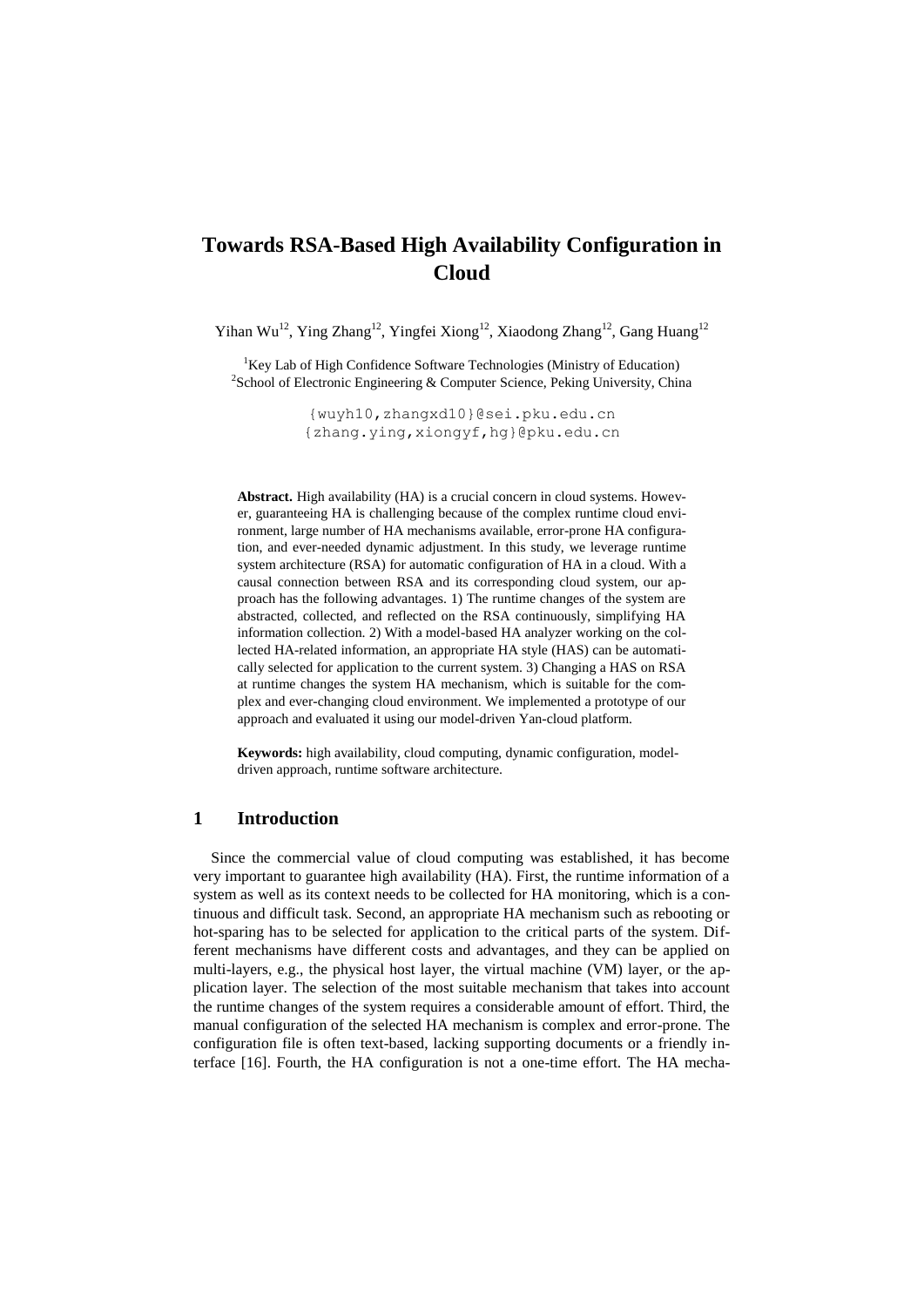nism needs to be continuously adjusted according to the changes in the user behavior and the evolution of the system.

Therefore, in order to solve the above mentioned problems, we have developed an RSA-based HA configuration framework for a cloud system. In this paper, we propose this framework. With a causal connection between the RSA and its corresponding cloud system, our approach has the following advantages. 1) The runtime changes of the system are abstracted, collected, and reflected on the RSA continuously, which eases the work of HA information collection. 2) With a model-based HA analyzer working on the collected HA-related information, an appropriate HA style (HAS) can be automatically selected for application to the current system. 3) Further, changing a HAS on the RSA at runtime will change the HA mechanism on the system, which is more suitable for the complex and ever-changing cloud environment.

Our HA configuration framework consists of three components, namely a runtime system monitor, an HA mechanism selector, and an HA configurator. The runtime information is reflected on the RSA in time by the runtime system monitor. For the selection of an appropriate mechanism from multiple HA mechanisms, a classification is proposed and a selector is implemented. The HA configurator is implemented by the merging two models, namely RSA and HAS.

The main contributions of this study can be summarized as follows. First, an RSAbased HA configuration framework is implemented. Second, we abstract several HA mechanisms into HA styles, which can be analyzed by the existing model process language or tools and configured using the RSA. Third, compared with the existing work [1], [4], [5], [17], our approach allows the continuous adjustment of the HA mechanism according to the runtime state of the system.

The rest of this paper is organized as follows: Section 2 presents some related work. Section 3 discusses the overview of our approach. Section 4 describes the construction of the RSA. Section 5 details the process of HAS selection, illustrated by an example of dynamic configuration in Section 6. Section 7 concludes the paper and briefly describes the future work.

# **2 Related Work**

HA is an important property of a cloud platform. All cloud products provide some degree of support on HA. In this section, we introduce the HA mechanisms of the most popular business and open-source products: VMware Cloud, XenServer cluster, and OpenStack. Some automatic fault tolerant frameworks are discussed subsequently. Finally, a conclusion based on these works is discussed.

#### **2.1 VMware HA**

VMware HA is based on a cluster of physical machines. All the VMs running on these physical machines (PMs) in a cluster share the storage. If any of the PMs has an outage, all the VMs running on it will be restarted on other PMs [1]. This process is described in Fig. 1. In addition, the VMware cloud provides another HA mechanism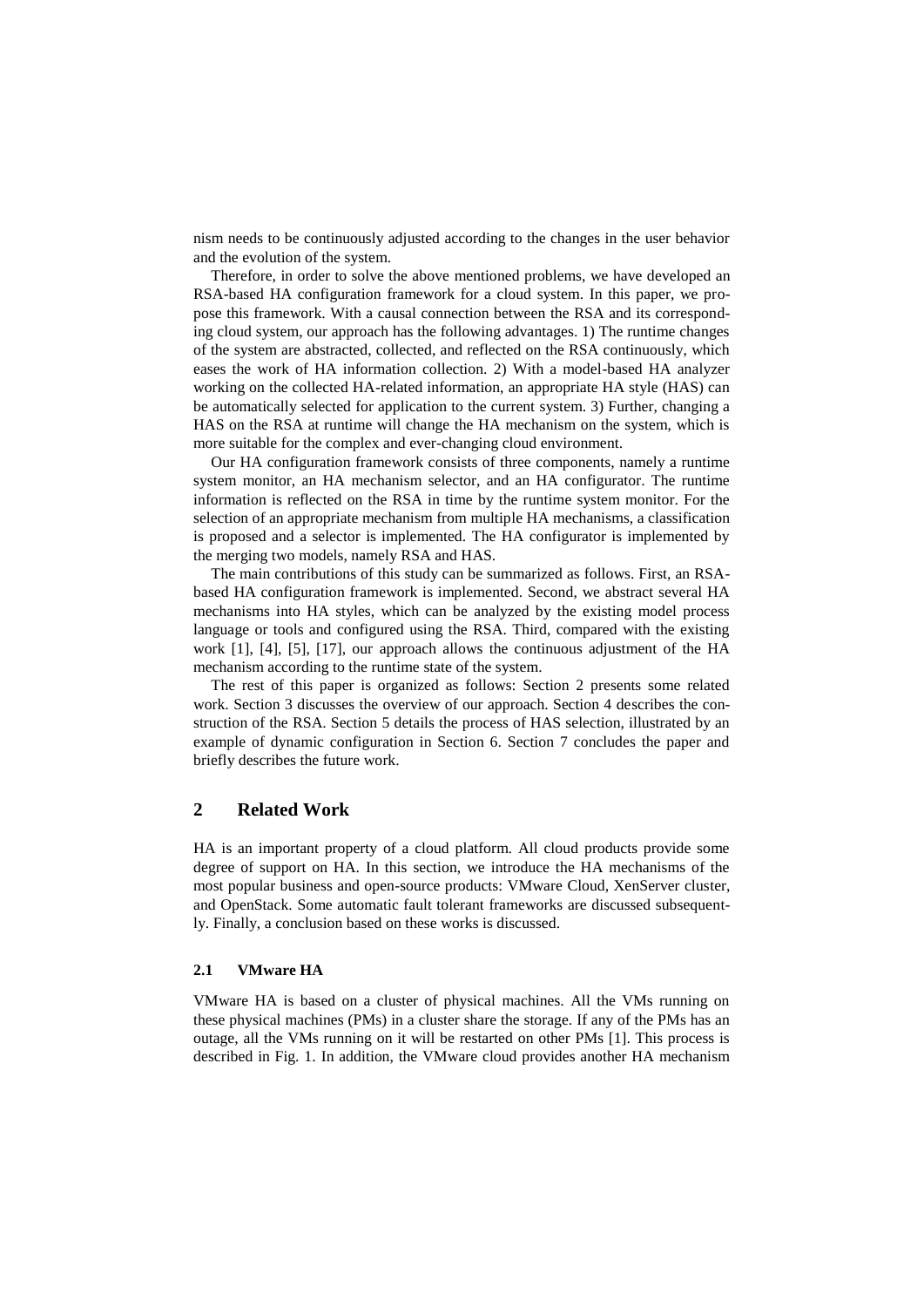named VMware-FT. In other words, it is a hot spare. If VM-1 is FT-enabled, VM-2, which is synchronized with VM-1, runs on another PM. The synchronization process is carried out on the basis of the synchronization directives [1]. The term "VMware-FT" means zero downtime in the case of a PM failure because VM-2 will continue to work after VM-1's outage.



**Fig. 1.** Process of VMs booting on other PMs after a PM's outage

### **2.2 XenServer HA**

Similar to VMware HA, XenServer HA deals with a PM failure. The structure of the XenServer resource pool is illustrated in Fig. 2. The resource pool is similar to the cluster in VMware, which is constituted by several PMs. XenServer Master is the control node that manages the VMs running on the XenServer PMs in this resource pool. All the VMs in a resource pool share the storage. If one or more PM failures occur, the master node will restart the VMs on the other live PMs. In the condition of a master node failure, the other PMs will elect a new master [4]. Remus [9] uses asynchronous VM replication to provide HA to VMs in the face of hardware failures. Just like VMware-FT, Remus has zero downtime. However, the asynchronous replication process is based on the memory state copy and not the synchronization directives as in VMware-FT.



**Fig. 2.** Structure of a resource pool

### **2.3 CloudStack HA**

CloudStack is a popular open-source cloud computing platform. Many successful business cases are based on this platform. In addition to the HA described in VMware, this platform provides more mechanisms: First, the HA mechanism will restart the VMs whose state is inconsistent with the state stored in the database records. Second, the HA mechanism will migrate some VMs when the load of a PM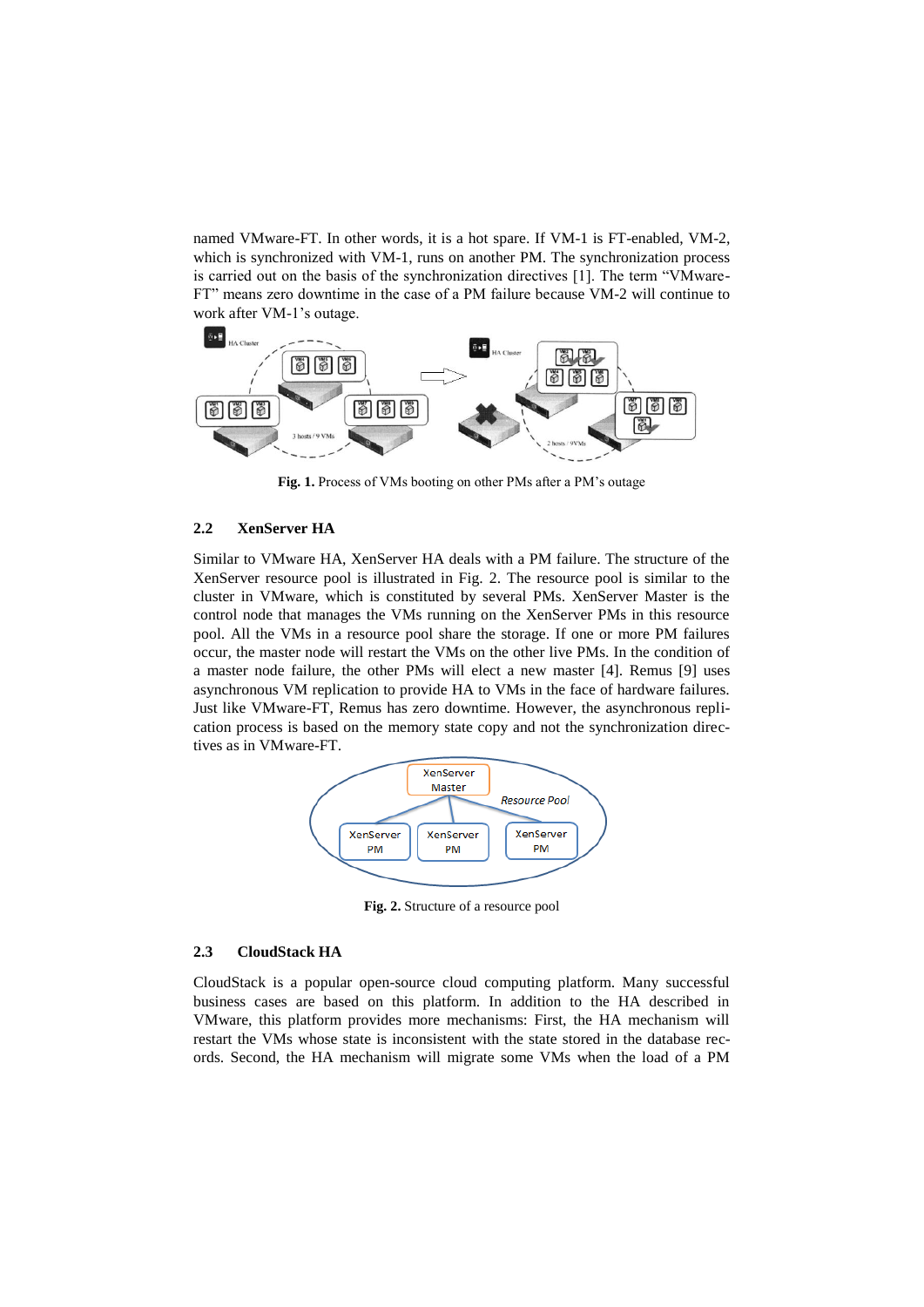exceeds the threshold value. Third, the master node can be deployed on multiple PMs used as hot spares because of its stateless property [5]. Fourth, the VMs on the failed PMs will be restarted on other working PMs. In CloudStack, multiple HA mechanisms are available.

### **2.4 Software Fault Tolerant (FT) Configuration**

Some automatic FT configuration frameworks [17], [18] are proposed for cloud applications. BFTCloud [17] is a Byzantine FT Framework. An application or a service, which functions as the application-spare, is deployed on several PMs. For an incoming request, these services are executed simultaneously. A positive result is obtained on the basis of the voting of the results returned by these services. If a result from a PM is inconsistent with the positive result, the PM will be rejected from this service cluster. This FT configuration framework provides cloud HA on the application level.

Different from the application-spare in BTFCloud, [6] provides an FT configuration framework on the component level in an application. For component-based software, a suitable FT mechanism is selected for the components that affect system reliability more than others. The work described in this paper is a continuation of [6]. From the perspective of a cloud system, there are several component-level FT configurations because most of the applications are black-box applications.

### **2.5 Comparison**

The HA mechanisms of the above mentioned three platforms perform excellently in practice. For example, VMware-FT [1] or Remus [9] ensures VM zero-downtime in the face of PM failures. This is very important in certain mission-critical systems. However, the cost is unbearable in most situations. For example, when using VMware-FT described in Section 2.1, half of the system resources (e.g., CPU, memory, and storage) are used for HA because a VM-spare is deployed on another PM. Although CloudStack supports several HA mechanisms for the tradeoff between cost and effect, there is no systematic configuration process in the existing HA solutions.

In this paper, we have proposed a runtime-system-architecture-based HA configuration process. First, we developed an HA style library. A HA style (HAS) [11] is an UML model abstracted from a HA mechanism. Second, based on the system metamodel constructed by system administrators, the synchronization engine between the RSA and the system is generated by SM@RT [10]. Third, one or more HA styles are recommended by the analysis of the RSA. Finally, the HASs are configured with the RSA and propagated into the system by the synchronization engine. Using such an approach, suitable HA mechanisms are triggered in the current context that will have a better effect and save more cost.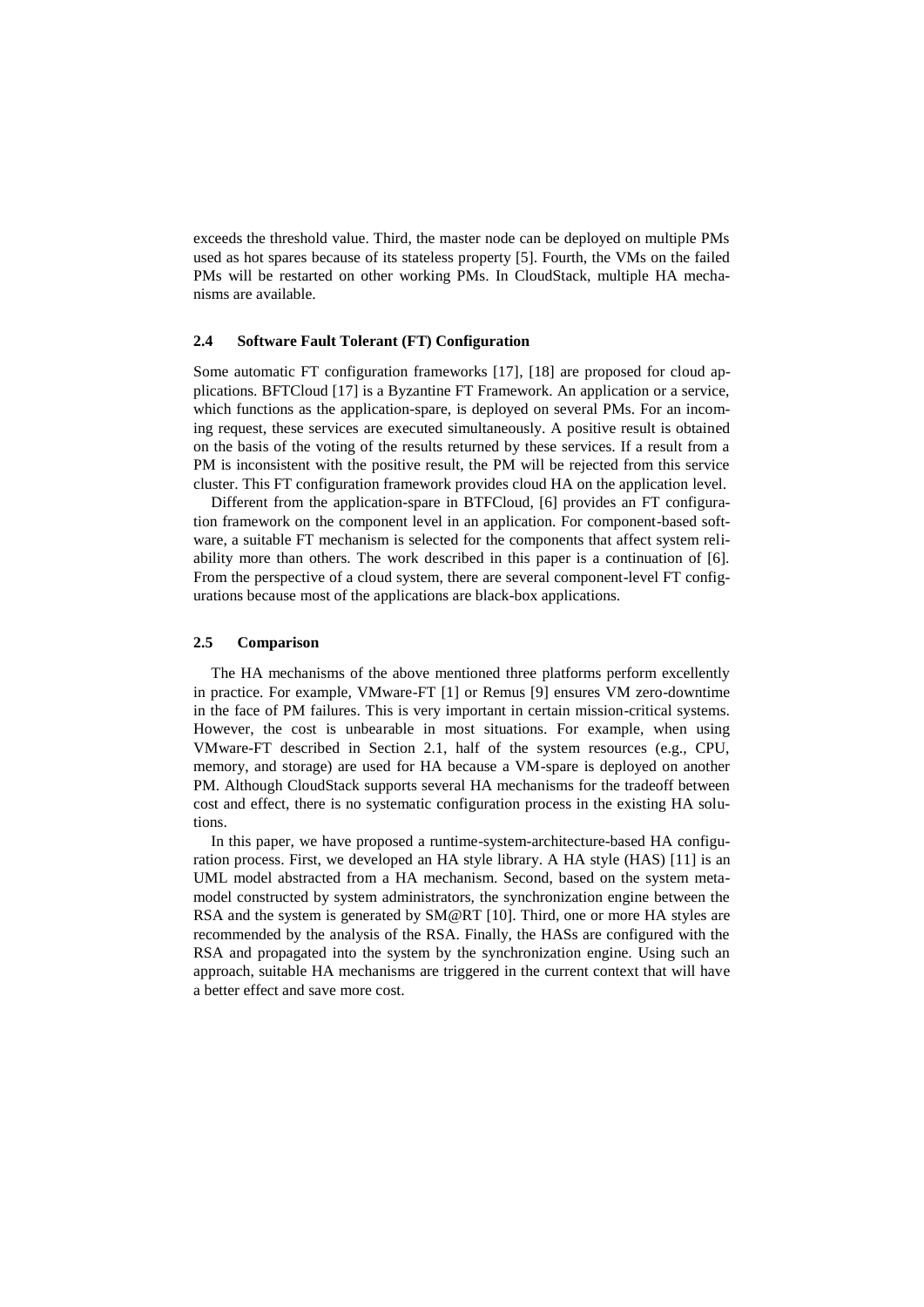## **3 Overview of Proposed Approach**

The proposed approach consists of the following processes: First, the RSA is constructed. Second, suitable HASs are selected on the basis of the information in the RSA. Third, the RSA is configured using HASs by model merging. Finally, the RSA changes are propagated into the cloud system. The detailed process can be described as follows:

- 1. Construction of RSA. The system information is reflected in the RSA, which is the basis of the proposed approach. The RSA is a runtime model responsible for the synchronization with the running system. Based on the RSA, we obtain the in-time information of the cloud system. In this study, we use the SM@RT tool [2], [10] for constructing the RSA model.
- 2. Selection of HASs. Multiple HA mechanisms are considered by the proposed approach, which has different gains and costs. An HA style (HAS), represented by the UML model, is abstracted from the HA mechanism, for the sake of system analysis and configuration on the architecture level. An HA style selector is implemented in the proposed approach. Depending on the system information and user requirements in the RSA, it chooses one or more suitable HASs to satisfy the HA requirements.
- 3. Configuration of RSA with HAS. In this step, we configure the RSA with the HAS by model merging at the architecture level. The RSA is constructed in Step 1, and HAS is selected in Step 2. After the configuration process, an RSA with HA is produced. It will satisfy one (or more) HA requirement(s).
- 4. Synchronization of RSA with the runtime system. After Step 3, we obtained the HA-enabled RSA. In this step, the synchronization engine, constructed in Step 1, will propagate the changes of the RSA to the target system. Figure 3 shows the entire proposed approach.



**Fig. 3.** Process of configuration of cloud with HA styles

## **4 Construction of RSA**

For the construction of the RSA and the maintenance of a causal connection between the RSA and the running system, administrators need to define the meta-model and the access model of the target system.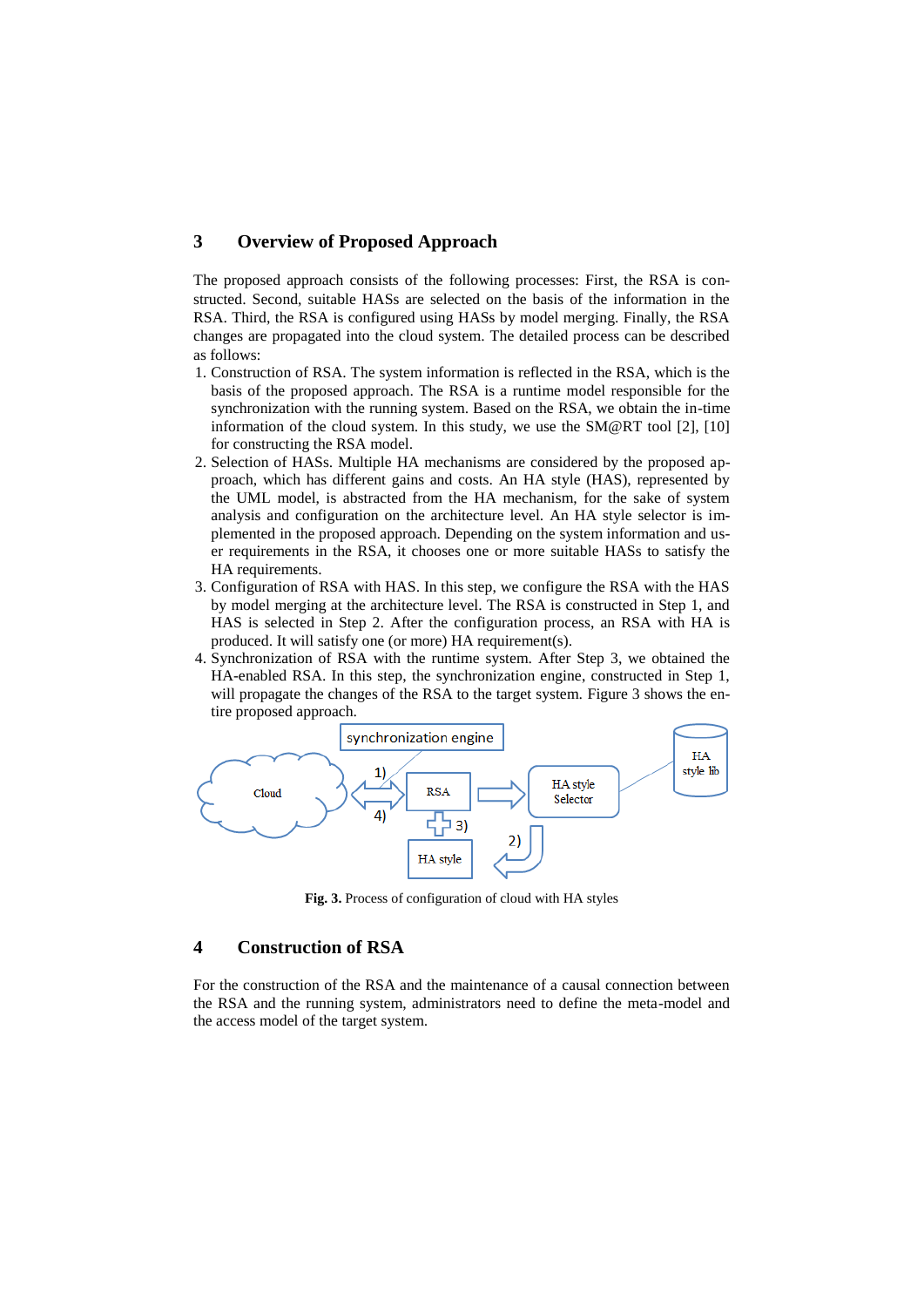

**Fig. 4.** Simplified HA meta-model of our cloud platform

The meta-model defines the structure of the RSA, including property, class, and association between classes. Fig. 4 shows a simplified meta-model of our RSA. The access model defines the methods used for obtaining (or setting) the runtime system information. In this study, the meta-model is constructed by using an eclipse modeling framework (EMF). We use a SM@RT engine [2] to automatically generate the access model and instantiate the RSA.

SM@RT [3], [10] provides a generative approach to assist the development of synchronization engines. It generates a synchronization engine that automatically reflects the running system onto a MOF-compliant model that conforms to the system metamodel.

### **5 Selection of HA Mechanisms**

For simplifying the HA mechanism selection described in this section and the configuration discussed in Section 6, we propose a cloud architecture-based classification on HA. On the basis of this classification, we abstract the HA mechanism into an UML model, called HA style in this paper.

#### **5.1 HA Mechanism Classification and Modeling**

A cloud platform is often organized into multiple layers, as shown in Fig. 5. In the proposed approach, we provide HA mechanisms on four layers: APP (application), VM (virtual machine), PM (physical machine), and PM2PM (between PMs). In this four-layered HA classification, the lower layer provides HA for itself and the upper layers. For example, VM-HA can improve the availability of VM  $(3)$  in Fig. 5) and the applications  $(2)$  in Fig. 5) running on it. The HA on PM and for APP  $(4)$  in Fig. 5), however, is not suitable for this virtualization infrastructure because the applications running on VMs are transparent to PM. In a cloud platform, a cloud management node is required for the management of the other VMs, which implies that the HA mechanisms between PMs (PM2PM) are available  $(7)$  in Fig. 5), such as the migration of a VM from a PM to another PM.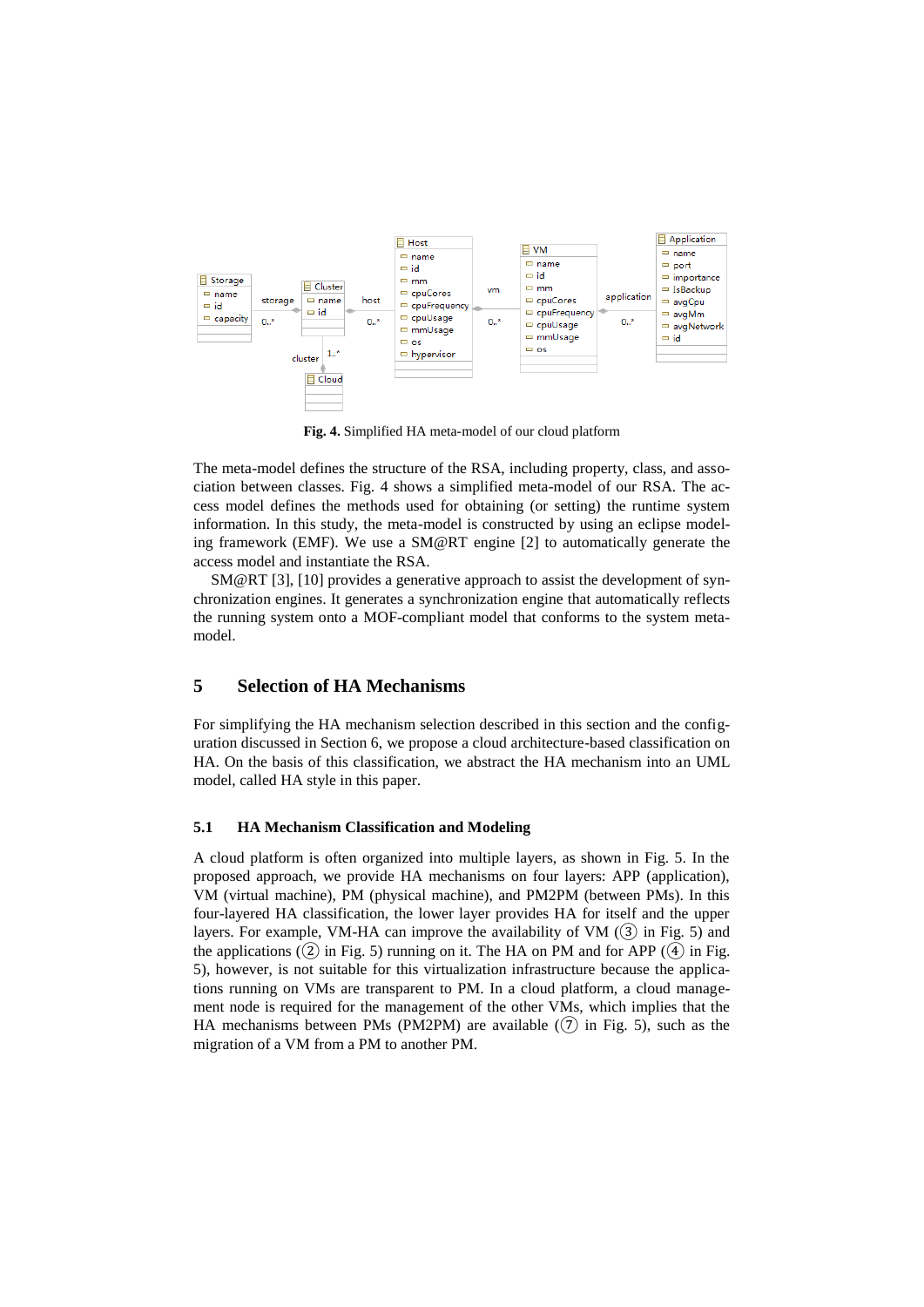

**Fig. 5.** HA architecture of cloud platform

For the architecture-level configuration, we abstracted these HA mechanisms into HA styles. An HA style is an MOF-compliant model that describes the structure and the behavior of a HA mechanism. Further information on HA styles can be found in our previous work [11]. We developed eight HA styles for the different layers, including PM2PM, PM, VM, and Application. These styles are detailed in Table 1. After analyzing the system information in the RSA, which contains user demands, we chose suitable HASs for a specific target with the help of a model-based HA analyzer. For example, a backup VM was started on another PM after a cloud user deployed a new VM.

| HA layer    | HA style                              |
|-------------|---------------------------------------|
| Application | HAS1: Fault tolerant mechanism in app |
|             | HAS2: App redundancy                  |
|             | HAS3: VM redundancy                   |
| VM          | HAS4: VM hot-spare                    |
|             | HAS5: VM snapshot                     |
| <b>PM</b>   | HAS6: PM hardware monitor             |
| PM2PM       | HAS7: VM reboot on other PM           |
|             | HAS8: VM migration                    |

**Table 1.** HA styles

Multiple HA styles could be selected simultaneously. For example, HAS6 and HAS8 could be used together. However, it is not advisable to deploy a large number of VMs on a PM in a cloud system as doing so would adversely affect the performance of the VMs running on this PM. Further, some VMs need to be migrated to other PMs in the situation of a PM hardware alarm.

#### **5.2 Selection of HA Style**

With the help of the different mechanisms on these four layers, we can find a way to conserve the cloud resources. For example, App-spare costs less than VM-spare, while the effect is the same for the application layer HA. Therefore, an HA style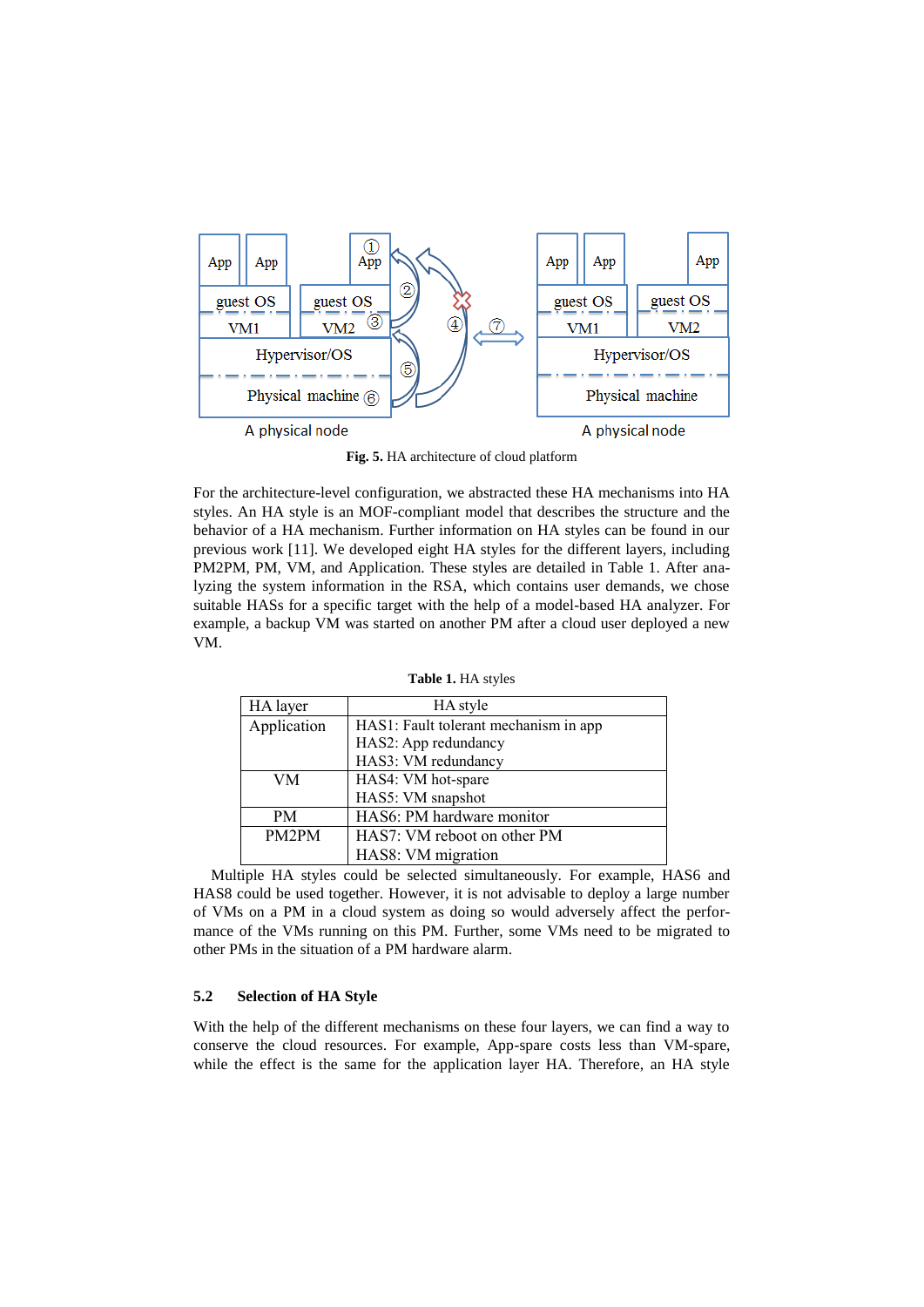(HAS) selector is implemented in the proposed approach. Two factors are considered in this HAS selector: cloud system information and user requirements.

A typical HAS selector could be implemented as follows: First, the user HA requirements are classified into the four layers (Application, VM, PM, and PM2PM) described in Table 1. Second, together with system information, a HAS is selected in the layers after considering the effect and cost. Here, we use an example to explain how the HA selection procedure works. As a popular web server, Apache [8] is used very often in a cloud platform. After the application "Apache" is deployed on a VM and the "HA-enable" tag is selected by the user, the system information in the RSA is analyzed. For ensuring high availability of "Apache" and for saving resources, the HAS selector will choose HAS2 as given in Table 1: app redundancy. On the other hand, if there are many HA-enabled applications on a VM, the HAS selector will choose HAS3: VM redundancy because the VM-spare avoids the redundancy for each application. The implementation of the HAS selector is ongoing. The development of a relatively efficient selection algorithm is part of our future work.

#### **6 Configuration**

With the advantages of RSA, we use a model merging process for the guidance of configuration. Model merging is a special kind of model transformation, and the function of model merging is to merge two models  $m_a$  and  $m_b$ , conforming to metamodel  $mm_a$  and  $mm_b$ , respectively, and the result is  $m_c$ , conforming to meta-model  $mm_c$ .  $M_a$  is called the receiving model,  $m_b$  is called the merged model, and the merging process is to merge the elements in  $m_b$  into  $m_a$  and produce a resulting model  $m_c$ [6]. In this paper, the merged model is HAS, and the receiving model is RSA. The resulting model is RSA with HA. After the model merging of RSA and HAS, changes on RSA will be propagated into the system by SM@RT automatically.



**Fig. 6.** Model merging process of RSA and HAS2

In this configuration process, a model merging process [6] is automatically carried out (see Fig. 6). Each mechanism is abstracted as an HA style, which is merged into the RSA. There are two phases in model merging: comparison and merging. In the first phase, it needs to determine the match relationship by element name in RSA and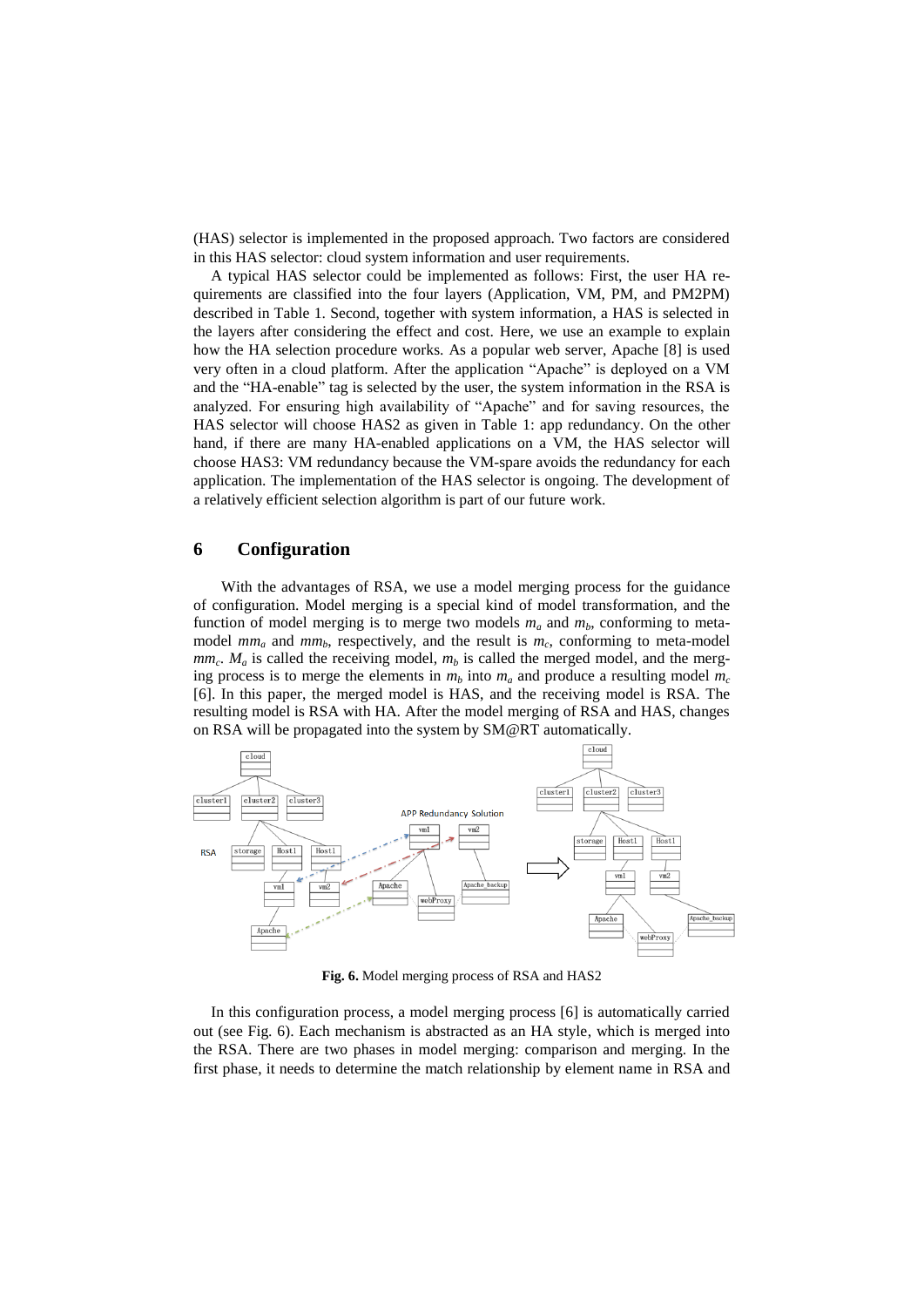HAS. The second step, merging, adds the elements in HAS to the RSA automatically in light of the match relation. Considering the example discussed in Section 5, we use "app redundancy" for the illustration in Fig. 6. A *webProxy* (in Fig. 6) is a proxy [7] in the front of the two web servers. It will not transmit the web request to *Apache\_backup* unless the Apache on VM1 is down.

After the merging process, we obtain the RSA with HA. The synchronization engine will propagate the RSA changes to the cloud system. First, the Apache service will start on VM2. Second, the *webProxy* will be started on VM1, and it will be configured automatically. For example, the ip and the port of *Apache* and *Apache\_backup* will be monitored by *webProxy*.

With the evolution of the system context, the HAS may change dynamically. For example, if we deploy more applications on VM1 and all these applications are labeled as "HA-enabled," the HAS selector will choose HAS3, as given in Table 1. Then, a new VM will be created as a backup, which will run all the application labeled as "HA-enabled" in VM1. The evolution of the RSA is shown in Fig. 7. It consists of two steps: Revocation (to carry out a revocation operation on the current RSA for the repeal of HAS2) and Merging (to configure HAS3 with the RSA). In HAS3, a heartbeat is deployed between VM1 and VM1-backup. Heartbeat [13], [14], the most famous subproject in Linux-HA [15], allows applications to identify the presence (or disappearance) of peer applications on other machines and to easily exchange messages with these applications. For example, the abovementioned heartbeat monitors the status of "Apache" on VM1 and that of "Apache-backup" on VM2. "Apachebackup" is visible to clients upon the failure of "Apache" or VM1.



**Fig. 7.** The model merging process of RSA and HA3

Further information on model merging [12] can be found in our previous work [6]. The process is implemented by query/view/transformation (QVT), which is a standard set of languages for model transformation defined by the Object Management Group. After the model merging process, the RSA is configured with a new HAS, which is more suitable for the current system situation. With the help of the synchronization engines generated by SM@RT [2], the changes on RSA will be automatically propagated into the system.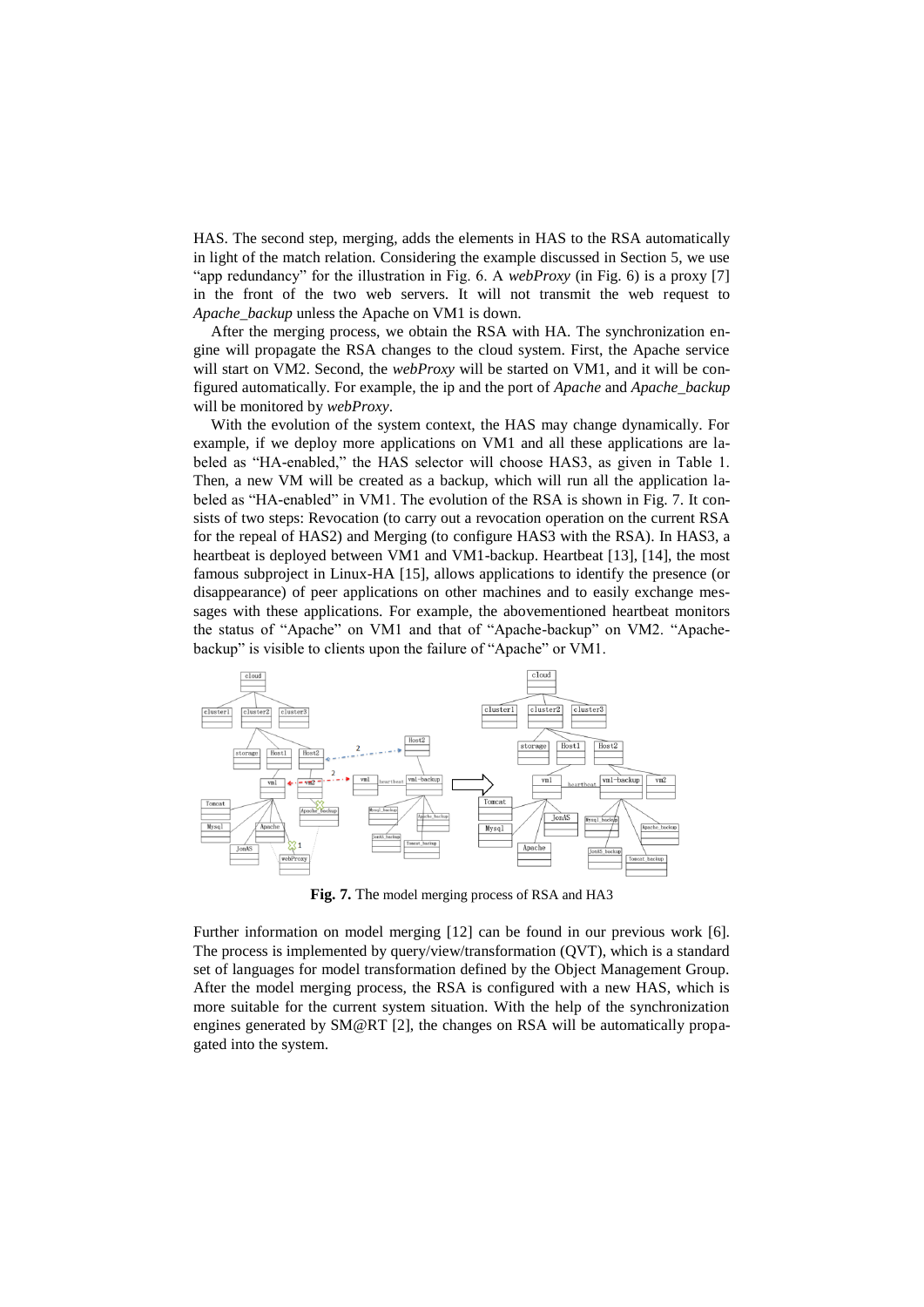### **7 Evaluation**

This work is evaluated on Yan-Cloud. Yan-Cloud is an IaaS (Infrastructure as a Service) platform, which is developed based on CloudStack [5]. Some basic management modules have been realized: VM management, storage management, network management, project and user management, etc. We implement HA separately as a module. A CloudStack RSA is maintained by SM@RT. Based on this RSA, system information is analyzed by HA style selector. The result is an optimal solution to the trade-off between system availability and resource cost. Availability is estimated by the success rate of service requests. Resource cost is calculated by the CPU and memory consumption. As the system state is rapidly changing, HA mechanisms will be selected dynamically according to the current system information. After we deployed more applications in the VMs, some new HA mechanisms are recommended. Compared with others, the recommended mechanisms are the optimal solutions to the trade-off between availability and resource cost. More work and experimental data will be published in our future work.

# **8 Conclusion and Future Work**

In the current cloud systems, there is no RSA-based HA configuration framework. In this paper, we proposed an RSA-based configuration approach of the HA mechanism for a cloud platform. Further, a prototype of the proposed approach was discussed.

However, the proposed approach needs to be implemented entirely and polished in the future. First, the classification of the existing HA mechanisms is not perfect. We intend to introduce more HA mechanisms and classify them more accurately in our future work. Second, the selection of an appropriate HA style is in progress. We plan to develop a more accurate and user-defined algorithm. Third, the HA configuration process will be implemented more automatically and be evaluated further in practice.

ACKNOWLEDGMENTS. This work is supported by the National High Technology Research and Development Program of China (863 Program) under Grant No. 2013AA01A208; the National Natural Science Foundation of China under Grant No. 61300002; the China Postdoctoral Science Foundation under Grant No. 2013M530011.

#### References

- 1. [http://www.vmware.com/](http://www.vmware.com/cn/products/datacenter-virtualization/vsphere/high-availability.html)
- 2. SM@RT: Supporting Models at Run-Time, http://code.google.com/p/smatrt/
- 3. H. Song, G. Huang, F. Chauvel, Y. Xiong, Z. Hu, Y. Sun, H. Mei. Supporting Runtime Software Architecture: A Bidirectional-Transformation-Based Approach. Journal of Systems and Software, doi:10.1016/j.jss.2010.12.009.
- 4. http://www.citrix.com/
- 5. Apache CloudStack. "Apache CloudStack 4.0.0-incubating CloudStack Administrator's Guide".